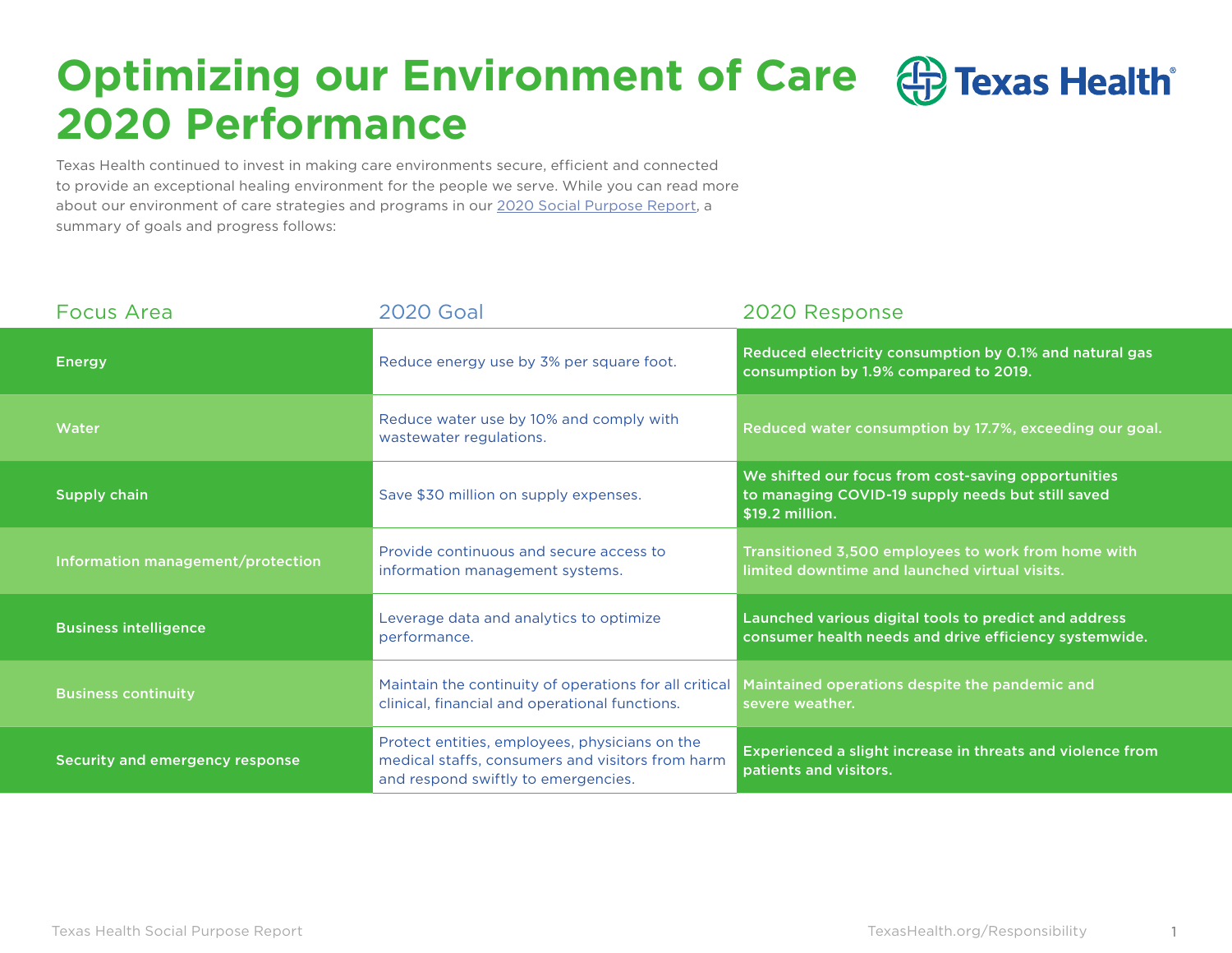Texas Health was named to the [2020 Texan By Nature 20](https://www.businesswire.com/news/home/20201020005092/en/Texan-Nature-Unveils-2020-Texan-Nature-20) for our commitment to conservation for the second consecutive year.

The TxN 20 honorees were selected based upon a stated dedication to conservation, demonstrated commitment to conservation via investment and volunteerism, measurement and reporting of spending and impact on conservation efforts, and employee engagement. Texas Health is the only healthcare organization to be honored.

## **Honored for Conservation Highlights**



#### Obtained Critical Supplies

- Purchased at least 6 million isolation gowns, 3 million N95 masks, 2 million face shields and more than 20 million surgical and isolation masks to protect caregivers and other essential staff from the virus, as well as patients and visitors. We also sourced more than 125 additional ventilators for critically ill patients while maintaining our inventory of other essential medical supplies needed for non-COVID-19 patients.
- Rebranded Texas Health Supply Chain Services to [OnHand](https://www.onhand.com/) to reflect the national expansion of services while maintaining our deep roots in Texas Health. OnHand enjoyed another year of growth, significantly exceeding revenue targets and adding new members.



#### Coordinated a Rapid, Strategic Response

- Activated hospital emergency response plans and stood up a systemwide command center to share timely, accurate information and track critical issues. Emergency management teams met weekly to discuss emerging needs.
- Met regularly with the North Central Texas Trauma Regional Advisory Council to develop improvement plans during the pandemic.



#### Facilitated Business Intelligence

- Completed the first phase of building [Consumer 360](https://www.texashealth.org/responsibility/Our-Consumers/Consumer-Insights), a repository of consumer information and interactions with Texas Health to guide future care management.
- Launched 37 data dashboards across the system, including one to help us manage our [pandemic response](https://www.texashealth.org/responsibility/Environment-of-Care/Optimizing-Business-Intelligence).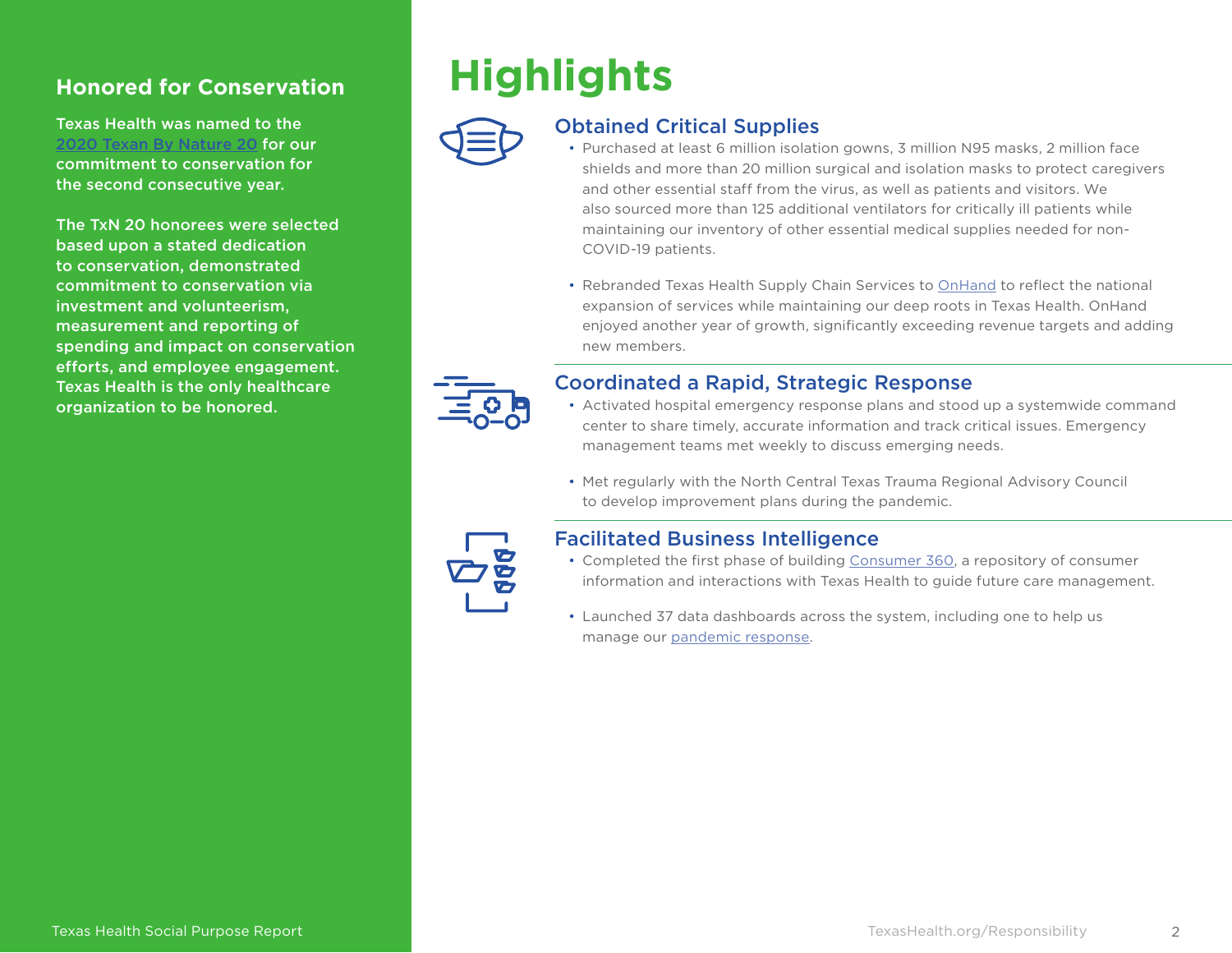# **Highlights**



### Extended IT Capabilities

- Installed about 8,000 virtual desktops in hospital settings to connect physicians and caregivers to patient information from the bedside, nursing station or other devices.
- Refreshed Texas Health Physicians Group's wireless network and other network components.
- Deployed IT infrastructure and capabilities in [Texas Health Breeze](https://www.texashealth.org/responsibility/Our-Consumers/Seamless-Care-Delivery)  [Urgent Care™](https://www.texashealth.org/responsibility/Our-Consumers/Seamless-Care-Delivery) facilities.
- Installed pharmacy kiosks in our urgent care clinics and seven hospital Emergency Departments.
- Facilitated two upgrades to CareConnect One, our electronic health record.



#### Managed Our Resources

- Expanded our building square footage by 17.55% since 2012 while only increasing energy consumption by 4.3%.
- Conserved 91.4 million gallons of water in the last five years, enough to fill 138.4 Olympic-sized pools.